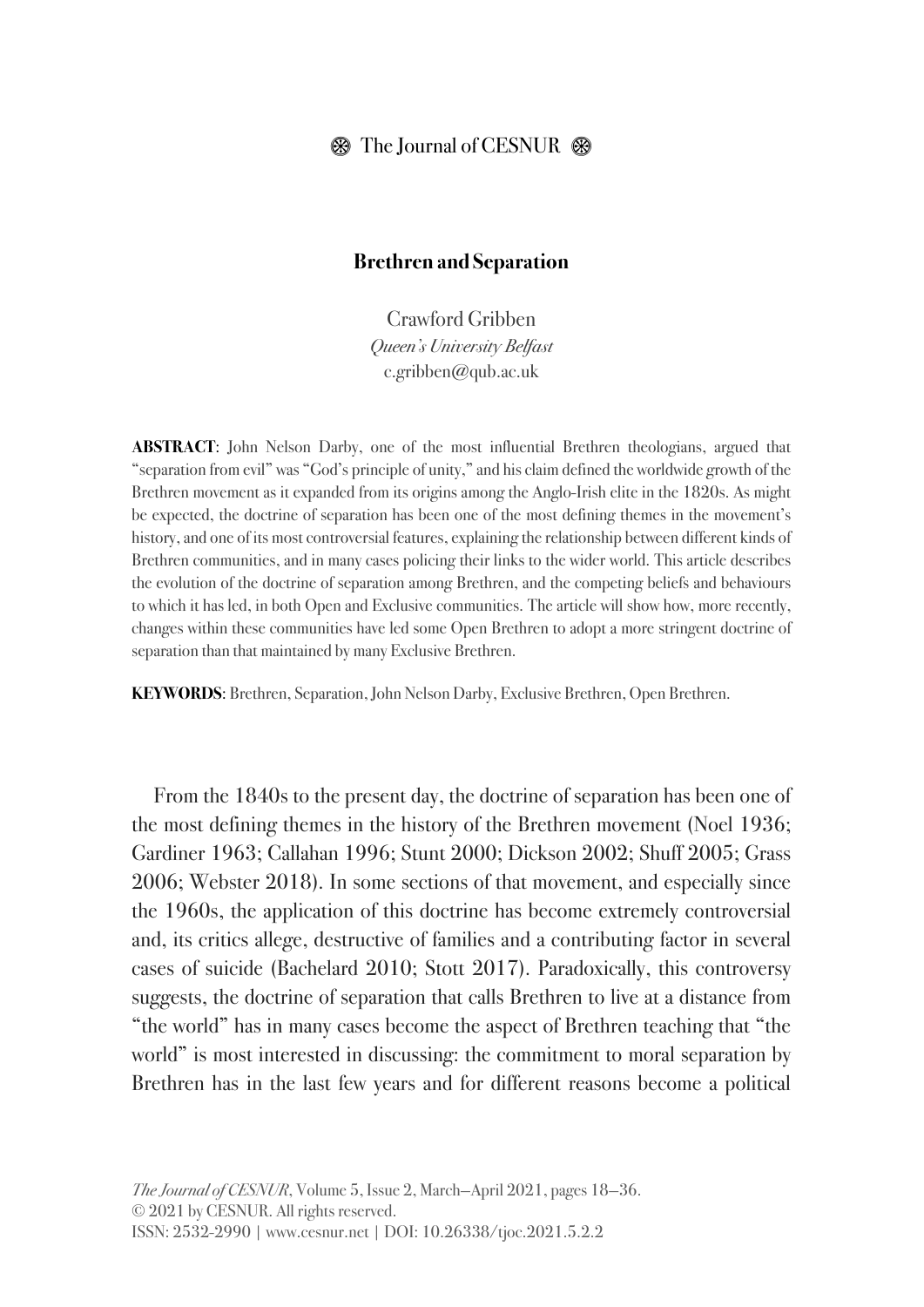issue in the United Kingdom as well as in Australia and New Zealand (Introvigne 2018, 90–123).

This article will offer an historical overview of the formation and evolution of Brethren ideas about separation in the period before the mid-twentieth century. It will describe competing agendas for separation among early Brethren, especially as the doctrine was formulated by John Nelson Darby (1800–1882), the Church of Ireland clergyman who after his secession from the established church became the foremost theorist of Brethren ideals, to encourage withdrawal from mainstream churches, and how it became a weapon in the crisis of the 1840s that divided the movement into "Open" and "Exclusive" networks, both of which networks suffered multiple subsequent divisions.

The article will conclude with a discussion of the later history of separation, noting how the doctrine came to complicate what were once thought to be straightforward divisions within the Brethren movement, so that some who consider themselves to be "Exclusive" came to demonstrate greater latitude in terms of fellowship than others who might nevertheless have considered themselves to be "Open."

Separation from evil may be God's principle of unity, as Darby famously argued, but Brethren did not agree on what that separation involved: throughout the history of the movement, the doctrine of separation has constantly complicated the relationship between Brethren and "the world," as well as the relationship between and within the several communities of Brethren.

## *I. Brethren Inclusion*

The doctrine of separation had, of course, a pedigree in English Protestant writing long before it became a feature of the earliest communities of Brethren. The idea had been used in the sixteenth century to justify the actions of Protestant reformers in separating from the authority of the Papacy. In the later seventeenth and eighteenth centuries, it was used by nonconformists to justify their dissent from the liturgical requirements of the Church of England. Throughout the period, the doctrine was used by some groups of nonconformists against others, as when, for example, some of their number called upon fellow believers to reconsider their view of baptism to align themselves with a church that more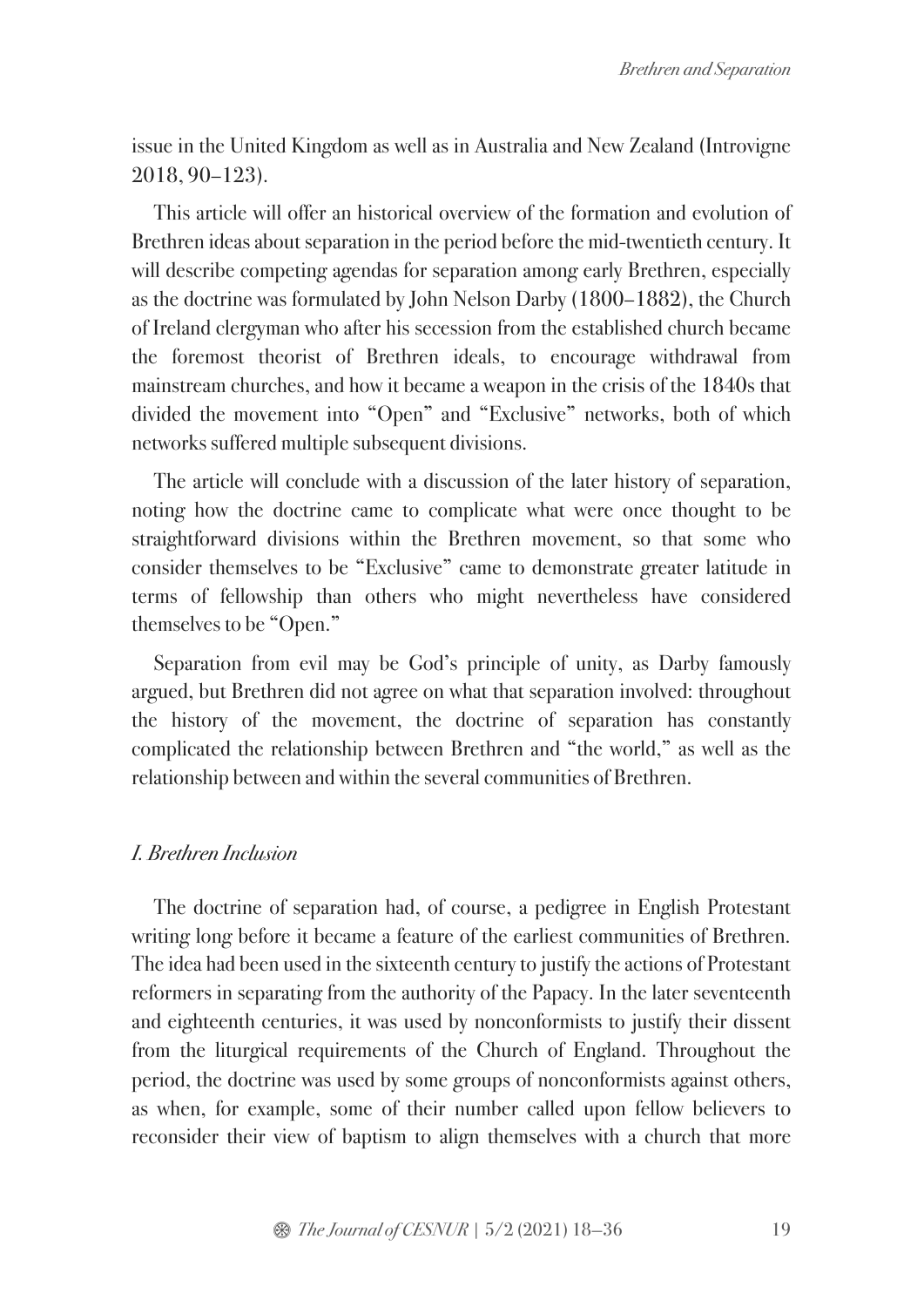closely approximated to the beliefs and practices of the New Testament (Bingham 2019). In these instances, the doctrine of separation was being used to reject one denomination in favour of another. In the 1820s and 1830s, however, the newly emerging community of Brethren used the idea of separation in a more foundational manner—to call for believers to withdraw from all existing denominations in order to recognise and give public expression to the unity of all Christians within the body of Christ.

In the 1820s and 1830s, the individuals who left denominational or independent churches to identify with the nascent Brethren movement did so to recognise what they believed to be a divine reality, and did so in the light of what they perceived to be a divine impetus. While holding firmly to Protestant convictions, these individuals generally deplored the divisions that existed between Christian denominations. Brethren thought highly of catholicity—so highly, in fact, that their writers could describe the Roman Catholic church as the "most perfect counterfeit of God's assembly ever issued by Satan," and the "most awe-inspiring" of the Christian traditions (Davis n.d., 3; Witherby 1879, 64).

Some of their leaders regretted the schisms that were valorised in the origin accounts of the competing religious movements within the Protestant world. As far as Brethren were concerned, the Great Schism that divided the eastern and western churches in 1054, and the reformation that further divided Catholic Christendom in the sixteenth century, had shattered the unity of the church. William Kelly (1821–1906), one of the most scholarly, best-read and clearest advocate of Brethren ideas, and who became one of the most significant later leaders among the Exclusives, contrasted the unity that Christ established in the "Church of God on earth, one body, energized by one Spirit, with local assemblies doubtless, but the members and ministers in the unity of Christ's body," with the "distinct bodies" by which it had been divided, "Roman Catholic or Greek, National or Dissenting." These ecclesiastical bodies had, he believed, "no proper intercommunion … so that to be a member or minister of one is incompatible with belonging to another" (Kelly 1866).

Brethren imported this argument into their critique of Protestantism, and so became "careful diagnosticians of ecclesial apostasy" (Callahan 1996, 192–93, 210). Charles Henry Mackintosh (1820–1896), an Irish schoolmaster turned religious journalist whose popular representation of Brethren ideas circulated far beyond the movement, for example, recognised that "the Reformation was the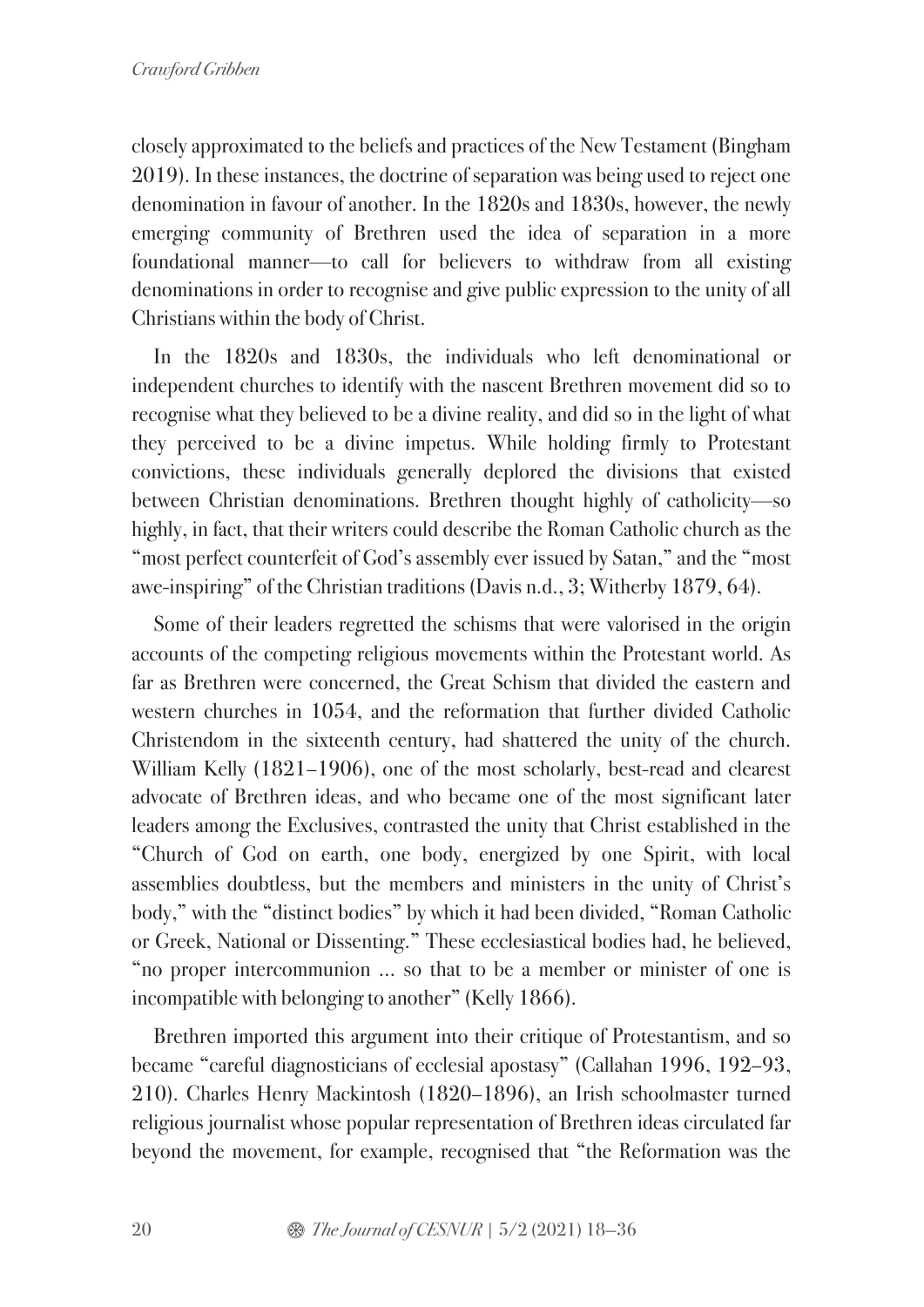result of a blessed work of the Spirit of God; but Protestantism, in all its denominational branches, is what man has made of it" (Mackintosh n.d.). William Reid (1822–1881), who was a Presbyterian clergyman in Carlisle, England, until his conversion to Brethren ideals in the 1870s, argued that the

various orders and authorizings throughout Protestantism are … conspicuously and evidently not held in His hand … He must say, "I never knew you;" He is not their author, nor will He own them or be responsible for them (Reid 1878, 327).

It was on this basis that Kelly encouraged his readers to avoid the "utmost extremes" of "popish and puritanical" religion, and that Reid encouraged all true believers to come "out of Popery [and] out of Protestantism, seeing that their being [there] ecclesiastically is as entirely out of the present mind of Christ as the other" (Kelly 1975, 48, 52; Reid 1878, 342–43). The reformation had failed when national Protestant churches had been established. There would be no future reformation of ecclesiastical institutions. "In this day of ruin," insisted Christopher James Davis (1842–1870), a medical doctor from Barbados who preached Exclusive Brethren ideals throughout the United Kingdom, "God calls upon us not to reform the Church, nor to repair the ruin; but He calls upon the faithful to purge themselves from the vessels of dishonour" (Davis n.d., 36; Kelly 1975, 48, 52). True believers should come "outside the camp"—and into the fellowship of the Brethren.

Taking this very negative view of church history, Brethren tended to dismiss all the available ecclesiastical options while positioning themselves above and beyond the criticisms they levelled at Christendom. Some of their critics believed this strategy to be based upon social rather than theological principle, arguing that this

knot of high Tory gentlemen and ladies, unable to endure either the corruptions of Anglicanism or the vulgarity of dissent [established] a sort of Madeira climate for their delicate lungs (Kelly 1872, 352).

But Brethren insisted that their separatism was driven by their understanding of the link between separation and sanctification described in such passages as *2 Timothy* 2:21. Following exhortations to "come out from the midst of them, and be separated" (*2 Corinthians* 6:17, Darby translation), Brethren understood their responsibility to "go forth to him without the camp, bearing his reproach" (*Hebrews* 13:13, Darby translation), as one of their leaders later put it in his New Testament translation. Or, as Kelly put it,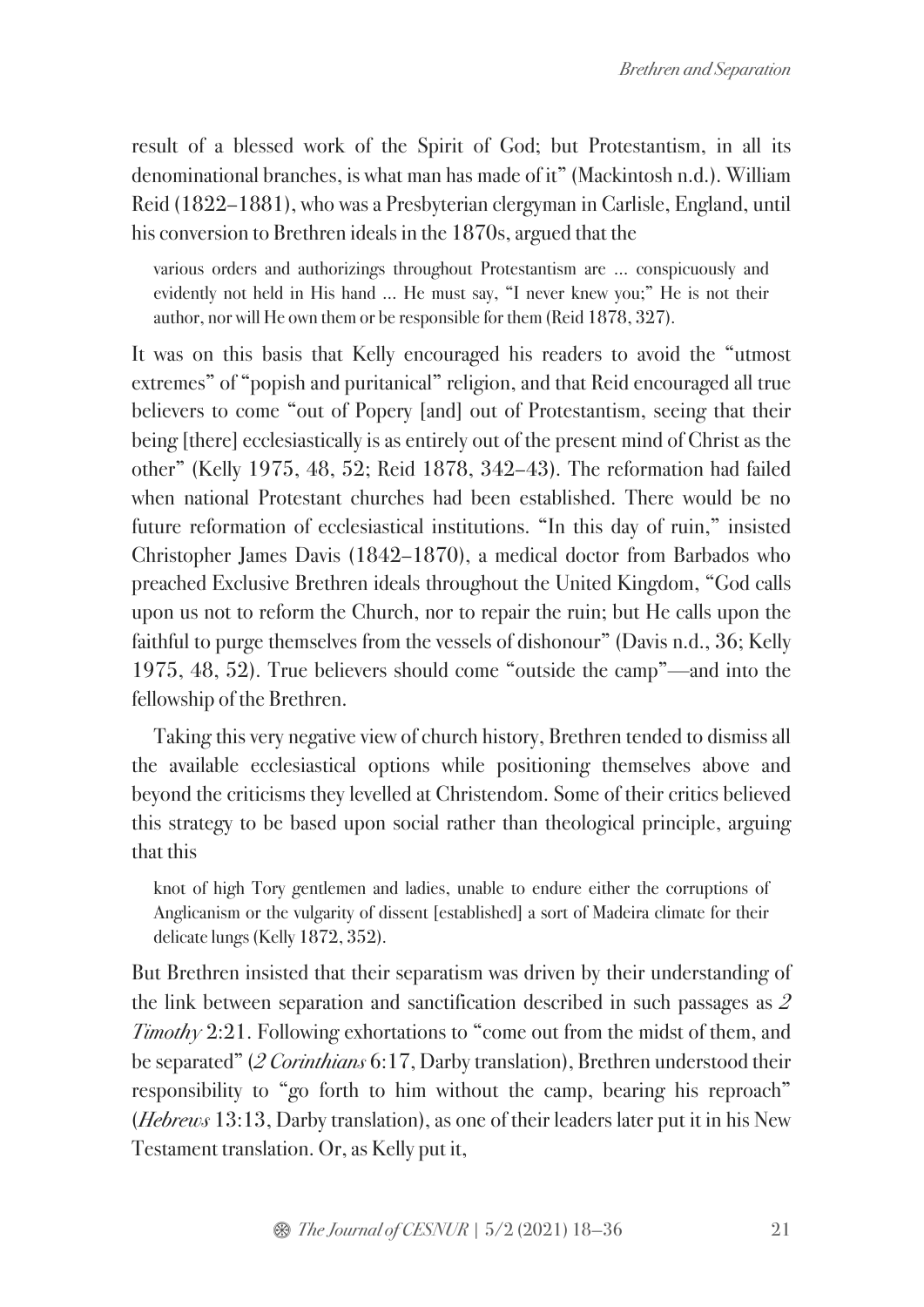What people call Plymouth Brethrenism is the recall of Christians to the original state of things in its essential features, as of eternal obligation and the only groundwork truly divine (Kelly 1866).

Sidestepping the legacy of the Great Schism and the reformation, by abandoning any effort to reform the institutional churches, the Brethren emerged in a theological year zero.

Taking their place "without the camp," believers were also "within the veil" (*Hebrews* 6:19, Darby translation), so closely identified with their Saviour, who had ascended into heaven, they believed, that their meetings could express on earth the unity of all true believers. The unity that early Brethren called upon believers to recognise cut across many of the most significant structural divisions between mainstream denominations. Brethren called upon Christians to separate from these divisions, and to gather in groups, or "assemblies," as they became known, that were not so much alternatives to the denominational systems as a foundational rejection of the ways in which Christendom had, historically, been organised.

Those who withdrew from the denominations were not required to adhere to a new statement of faith. Neither were they expected to conform to a particular view of baptism, for example, or any other of the defining features of the prevailing denominational system. Recalling Christians to the "original state of things in its essential features," as Kelly had put it, Brethren were not forming something new. Neither did they want to adopt a distinctive title that implied that they were, in fact, taking their place as one among other Protestant denominations. Brethren would refer to themselves only with descriptors that they found in the New Testament: as Christians, Brethren, saints. And, while some among their leadership could appreciate such statements of faith as the Athanasian Creed or the Thirty-nine Articles of the Church of England, they could also insist, as Darby did, that "we have no limit to our creed, but the whole wisdom of the Bible" (Darby 1831; Darby 1864, 63; Darby 1956–1971, 9:298). Without confessional statements, acknowledging only Bible denominators, and in appealing to the sole authority of Scripture, Brethren appeared to be among the hottest of Protestants—even as they did their utmost to evade any connection with the reformation (Gribben 2020). Brethren wanted to move beyond Protestant polemic and into the apostolic church.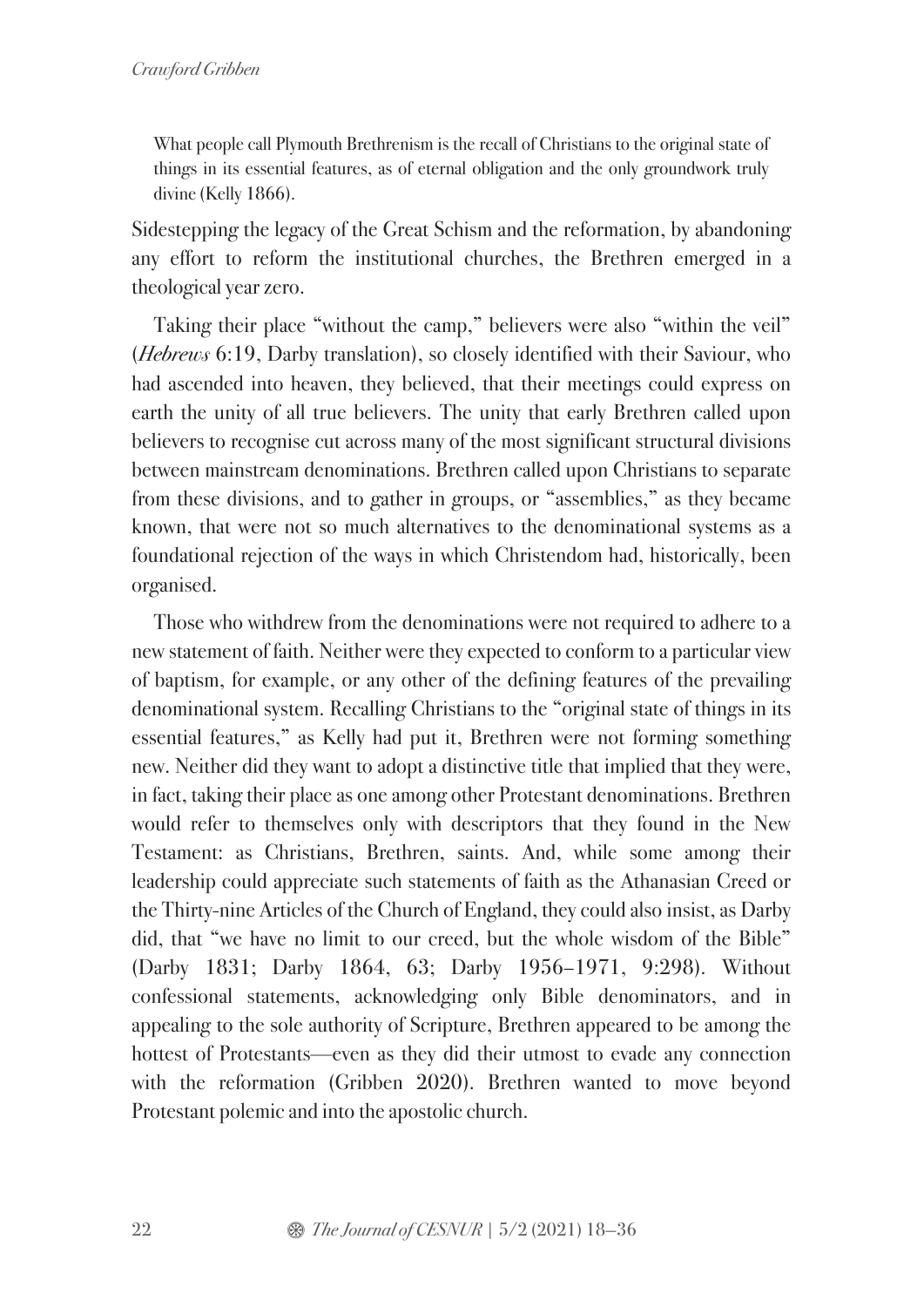But this determined primitivism made it difficult for some observers—and some adherents—to know who the Brethren were or what the Brethren believed. Their hesitation about identifying with any distinctive denominator explains why Brethren appeared so sporadically in early official records. In the 1830s, an official collecting census data in Plymouth struggled to get Brethren to identify themselves in terms that were administratively meaningful and, "being told he might call them what he pleased, he chose to denominate them 'Catholics, not Roman'" (Bennett 1839, 31). Without a distinctive denominational title, and without a commonly agreed theological standard, early Brethren tolerated what some contemporaries regarded as an astonishing breadth of opinion.

In an exchange of letters with a clergyman of the Church of England, in the early 1840s, Darby admitted that the new movement contained within itself "Baptists, Paedobaptists, Arminians, and Calvinists, Millennarians, Anti-Millennarians," and he presented this breadth as a virtue. But observers might have wondered exactly who Darby was describing. For, while avoiding distinctive denominational titles and commonly agreed theological standards, Brethren also avoided membership lists. Brethren argued that believers were members of the body of Christ, and merely in fellowship in local assemblies. This meant that all Christians were already "members" of the only ecclesiastical fellowship that the Brethren recognised. Fellowship in local assemblies was, in principle, open to every Christian. If Brethren were convinced that those applying for fellowship in local assemblies were "real Christians," Darby explained, "we should undoubtedly feel it wrong to shut them out, and rejoice we can walk together in love" (Darby 1864, 60).

The fellowship that Darby was describing found expression in the shared celebration of the Lord's Supper, which became the weekly centre of each assembly's communal life. Brethren understood the Lord's Supper to represent the visible expression of the unity of the body, and for participation in which the only qualification was neither baptism, nor confirmation, nor membership of a distinctive ecclesiastical body, but simply Christian faith and a lifestyle that was consistent with it.

As our table is the Lord's, not ours we receive all that the Lord has received, all who have fled as poor sinners for refuge to the hope set before them, and rest not in themselves, but in Christ, as their hope. We then afterwards teach them as they are able, according to the grace, and knowledge, and wisdom we have received—all the truth we have received at God's hands (Darby 1864, 65).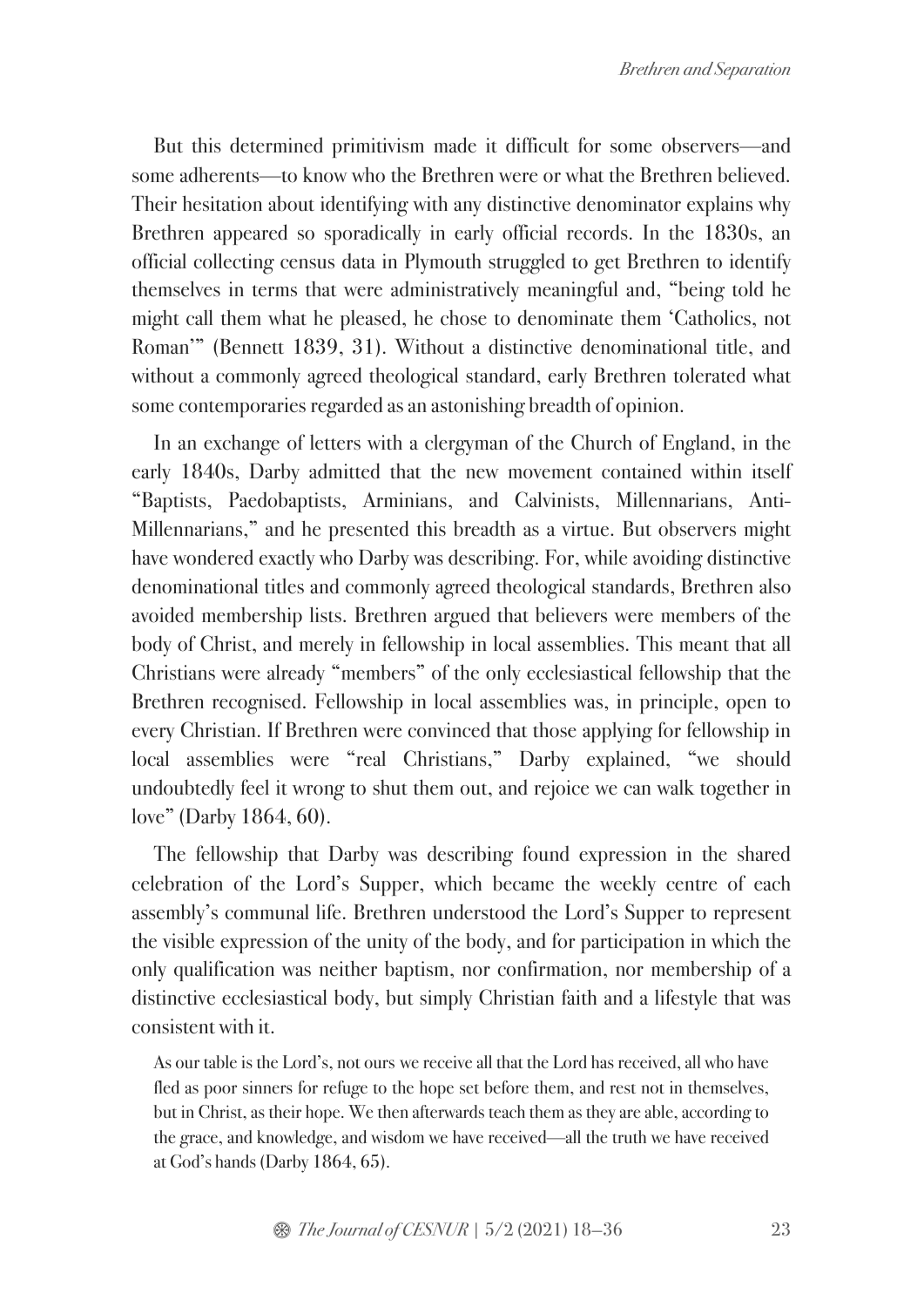His followers agreed. Kelly confirmed that,

we receive *every* Christian walking as such, without reference to their connection with Nationalism or Dissent; we rejoice to have communion with them, whether privately or publicly. They may join us in the worship and the supper of the Lord; they are as free as any of us to help in thanksgiving, prayer, or a word of edification, if so led of God; and this, without stipulation either to leave their old associations or to meet only with us. Where is this done save only among "Brethren?" (Kelly n.d., 23-4).

And, in a striking manner, Kelly used this argument to reach across the divisions of the reformation. He condemned Victorian evangelicals for their "unmeasured" criticisms of Roman Catholicism, insisted that Catholics were to be found within the kingdom of God, and that Catholics who had a saving faith in Jesus Christ had as much right as any evangelical Protestant to join with the Brethren in breaking bread (Kelly n.d., 27). He argued that "every Christian, in whatever circumstance, whether nationalist, dissenting, or, if there be such, in popery," should be recognized as a member of the body of Christ and welcomed to the Lord's table (Kelly 1865, 36).

Neither was this possibility merely theoretical. In the early years of the movement, Brethren observed the Lord's supper on Monday evenings, to allow attendance by clergy of the established church, who took their seats in a context that denied they had any special status. And this impulse continued among the Open Brethren, decades later, some of whom stated that they would have broken bread even with Archbishop François Fénelon (1651–1715) without requiring him to leave the Roman Catholic Church (Noel 1936, 1.39; Lang 1949, 140; Hall n.d., 22). With these kinds of sentiments, the early Brethren were pursuing what might be described as an ecumenical project, attempting to give public expression of the unity of the body of Christ that had been divided by competing loyalties in the historic divisions of Christendom. Christians were to separate from their denominations to express in a public way the unity of the body of Christ. But even if they did not separate from their denominations, Brethren believed, these Christians were still to be welcomed at each assembly's meeting for the breaking of bread.

Early Brethren writing emphasised inclusion. Brethren called upon Christians to leave mixed denominations, such as the Church of England, as well as thoroughly evangelical denominations, such as the English Baptists, to realise a more perfect expression of the unity of the body of Christ. But this fellowship did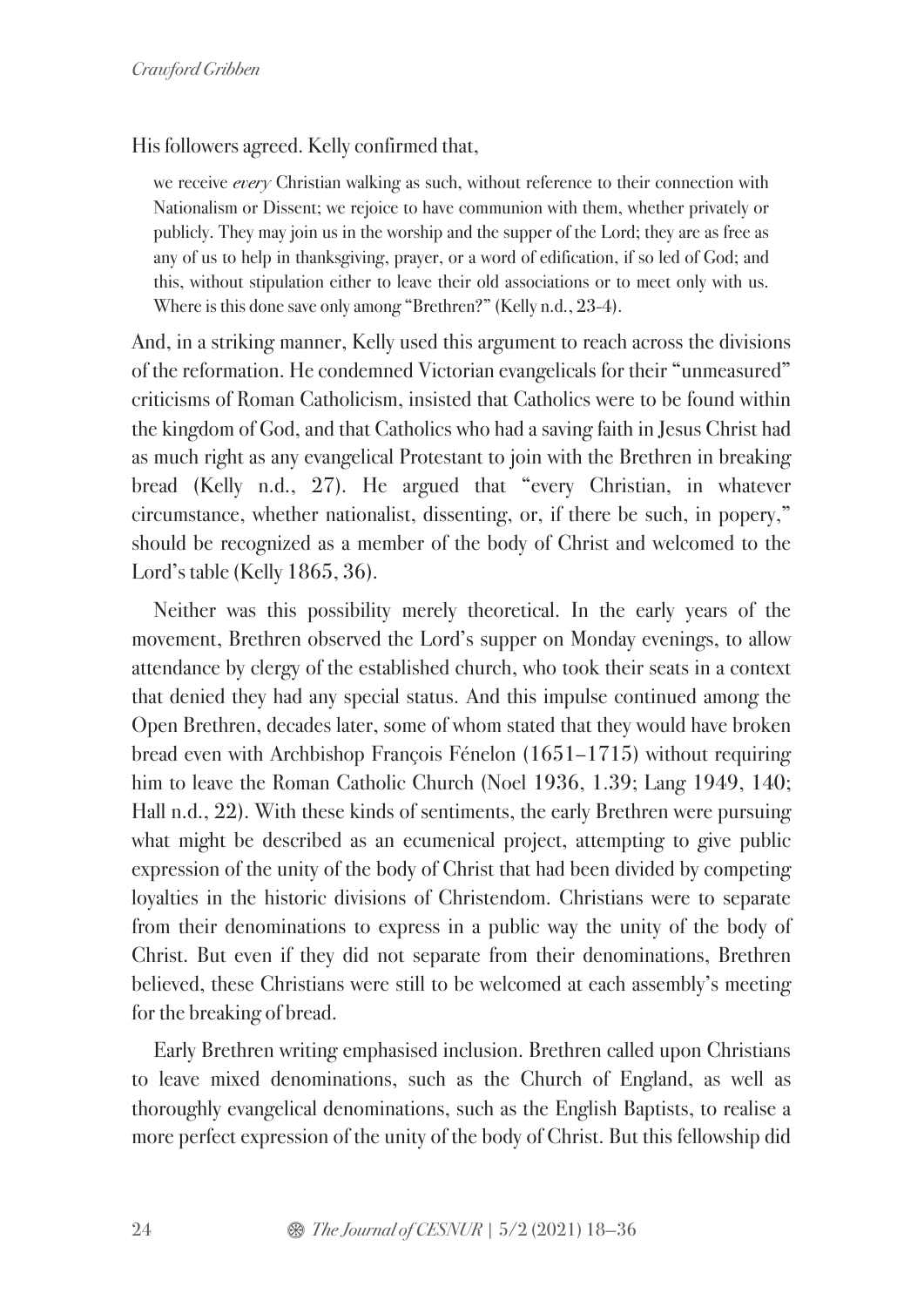not need to be exclusive, and Brethren were certainly prepared to break bread with other Christians who retained their connections with Protestant and Roman Catholic churches. In the first decades of the Brethren movement, Brethren agreed that the unity of believers in the body of Christ should trump the most structurally significant differences, for "the Lord knows those that are his" (*2 Timothy* 2:19, Darby translation).

## *II. Brethren Division*

The Brethren emphasis upon inclusion began to change in the 1840s, as a serious theological crisis divided the first generation of leaders, and required those who were in fellowship to decide whether assemblies should be autonomous and individually responsible for their discipline, or whether assemblies should work together to maintain theological boundaries across the movement as a whole. There is no doubt that the difficulties of the 1840s challenged some aspects of the early commitment to breadth and inclusion. In their first two decades, Brethren had agreed not to divide over a range of ideas that, outside the movement, worked to keep believers apart. In the 1840s, however, some Brethren began to worry about whether that push for ecumenical unity, with the doctrinal latitude that it entailed, had been principled or merely pragmatic.

That was the decade in which the Brethren community was rocked by a theological dispute that divided its early leaders and created the "Open" and "Exclusive" movements. The breaking out of a serious Christological error in the assembly at Plymouth, and its advocacy by Benjamin Wills Newton (1807– 1899), one of the most respected early leaders, required Brethren to agree upon how best to respond. The problem arose as Newton developed a complex and imaginative reading of the Psalms, in which Jesus Christ was presented as being identified with the sin of Israel throughout his life, and not only as the substitute for his elect in his death. Darby refused to accept Newton's teaching, or to have fellowship with anyone who tolerated it or who had fellowship with those who tolerated it, and with like-minded Brethren, withdrew from the Plymouth assembly to form a separate meeting.

The crisis of the movement, and its subsequent division, reflected in part broader disagreements about the extent to which discipline within the church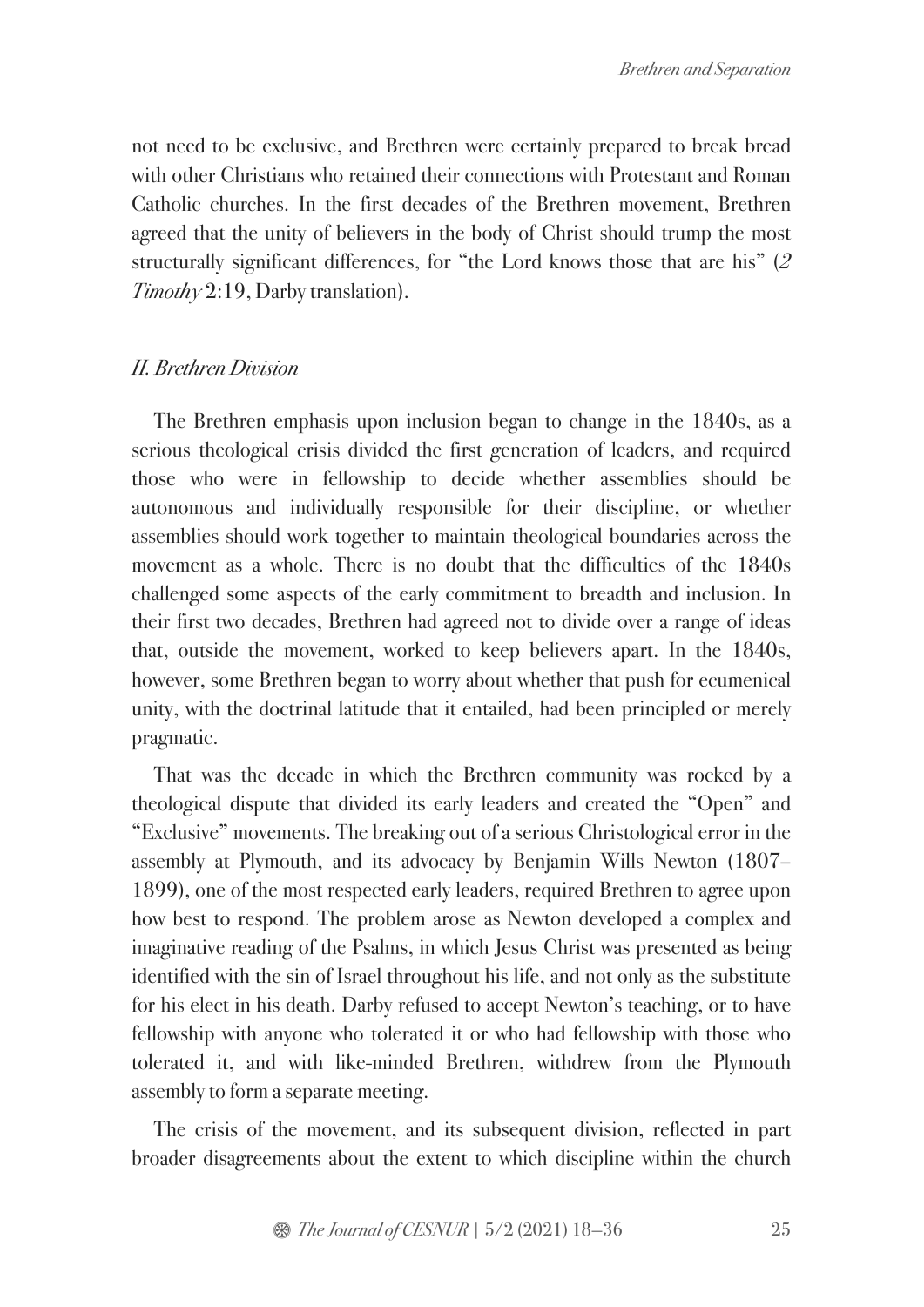required stricter forms of separation. The doctrine of separation, which had been used to critique the denominations, was now being applied within the Brethren movement itself. As the dispute about Newton's Christology intensified, and as Brethren offered competing views of how the integrity of assemblies could be preserved, divisions became personal. As Darby later recognised, "even where the purpose of the heart is just, the flesh may very soon manifest itself" (Darby n.d., 118). The debate about how best to apply the doctrine of separation was never merely theoretical. From the late 1840s, more clearly than before, those Brethren who believed that "the Lord knows those that are his" also insisted that everyone who "names the name of the Lord" should "withdraw from iniquity" (*2 Timothy* 2:19) (Dickson 1990).

Throughout the second half of the nineteenth century, the communities of Open and Exclusive Brethren that emerged in the aftermath of the controversy about Newton's Christology wrestled with the question of what "withdraw from iniquity" might look like. Open and Exclusive Brethren struggled to identify the boundaries of fellowship, holding in principle to the early ideals of the Brethren movement while coming to terms with divisions within that movement, and considering new kinds of arguments about the nature of the church and the separation it required.

Exclusive Brethren wrote to apply the doctrine of separation in increasingly radical ways. Charles Stanley (1820–1891), a popular tract writer and editor of the journal *Things New and Old* (1883), noted that the command to be "not unequally yoked together with unbelievers" was a "general principle, applying to marriage, business, &c.," but offered a nuanced application of the principle:

We must … remember there is a difference between entering into such relationships, and separating from them. We must act in righteousness, if found in such a relationship, when brought to own the Lord … As to marriage, this is conclusive. If a believer be found in partnership with an unbeliever, and he or she cannot, in righteousness to such a partner, and also to creditors, separate or dissolve the partnership, let him act faithfully in that business, and look in faith to God; and the unbeliever will either be converted, or will not be able to bear the true ways of a Christian, and will himself seek a dissolution.

But, he insisted, the believer should never be the party to initiate the dissolution of a marriage or business partnership, and adherence to the principle of separation should never undermine the unity of the Spirit in the bond of peace (Stanley 1883, 304–6).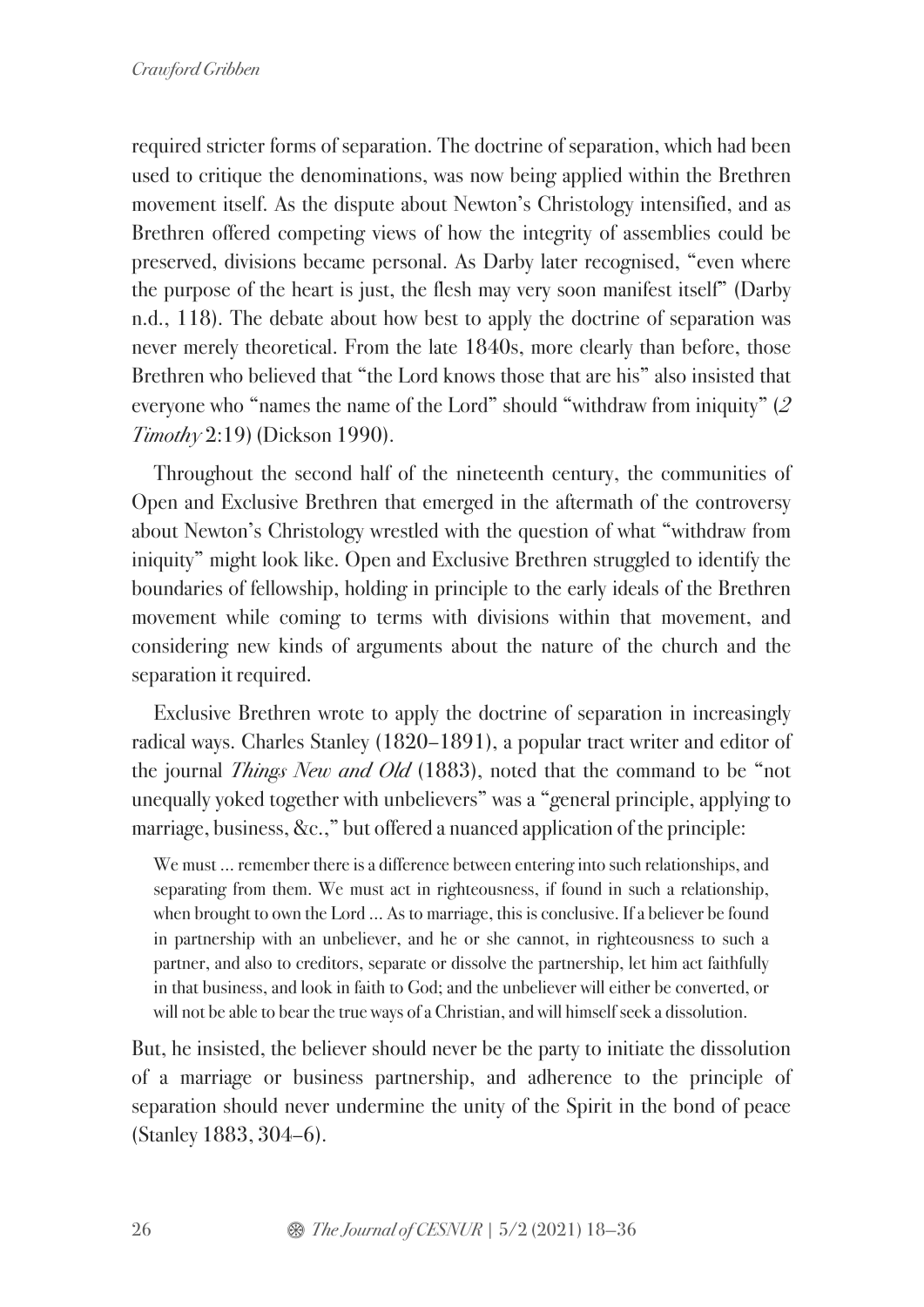Among Exclusive Brethren, in the later nineteenth century, this kind of nuance gave way to more robust approaches to the application of the doctrine of separation. The difficulties of the earlier part of the century were explained with reference to the fact that Brethren could not agree upon a common theological standard. Initially, Brethren prized this theological flexibility. "Theology and theologians are worth nothing at all," Darby declared in 1844 (Darby 1844, 3,373). He valued the achievements of the Protestant reformers, even if he criticised elements of their faith and practice: "For the Reformers I bless God unfeignedly, but they are in no way a rule of faith for me: 'To the law and the testimony' I must have the word of God" (Darby 1862, 7, 468-69).

But Darby's straightforward appeal to scripture was undermined when some of his followers began to argue for an early version of what would later be described as "authoritative ministry." Of course, the Bible was the supreme authority, this argument went, but it could only be understood when interpreted by an individual who had been sent by God to clarify its meaning to his people. Thus William Reid, the former Presbyterian clergyman who had spent his ministry labouring under the authority of the Westminster Confession of Faith, dismissed the value of creeds and catechisms while arguing that the opinions of a single individual should be valued above all others. "There is always a man of God for the day, who is used by God to bring out his present mind," claimed an article in his high-brow theological journal, *The Bible Witness and Review*, in 1878 (Reid 1878, 344)*.* 

And others took note. The elevation of Darby's ministry in his later years allowed for a new kind of theological appeal to be made—not simply to the text of Scripture, but to the conclusions of its best interpreter. One reader of a copy of Darby's *Notes on the Epistles of John* (1870?) now in the author's possession jotted down a panegyric that breathed the sentiments of Victorian romanticism as much as it reflected the elevation of "J.N.D." by some of his most loyal followers to his position as an unchallengeable man of God:

One saw him in the flesh but once, Beloved J.N.D.; 'Twas only then a rapid glance, There wasn't much to see; But much dear Lord we owe to Thee, Came from beloved J.N.D. (Darby 1870?).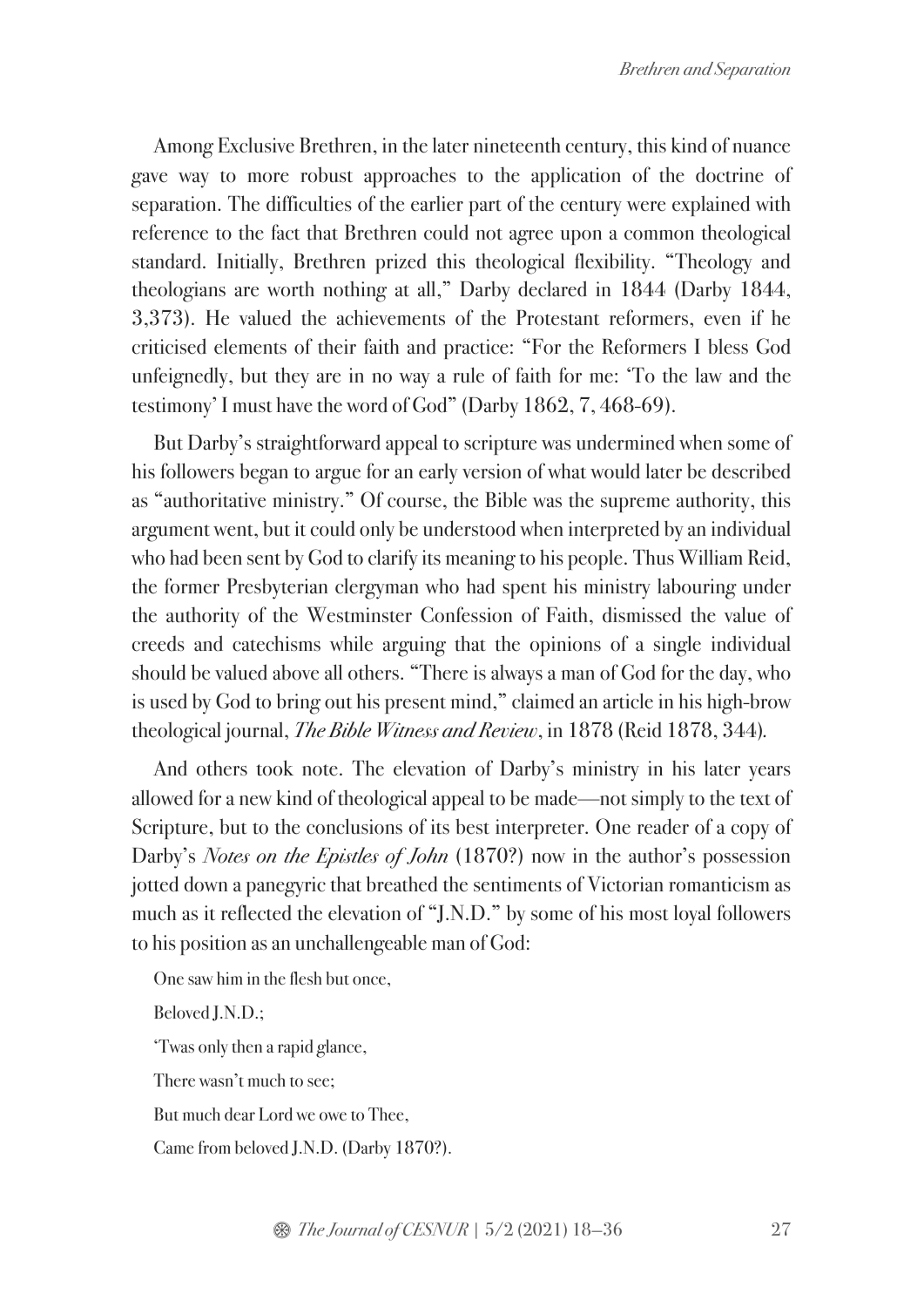By the end of the nineteenth century, and increasingly thereafter, Exclusive Brethren were being identified as those who had separated from the confessional traditions of the denominations to submit to the authoritative ministry of an unchallengeable "man of God."

The tensions between older habits of ecumenism and more recent tendencies to submit to authoritative ministry were evident in a memoir prepared by Alexander Murdoch, which appeared first in *The British Weekly* and which was reprinted as a pamphlet entitled *Life among the Close Brethren* (Murdoch 1890). Murdoch described his experience as a Scottish doctor who had moved to London in 1884, and his struggles to find fellowship among English Presbyterians. His difficulties were compounded when he met with an old family acquaintance, Captain Francis, "one of the most prominent members of the Darbyite, or Exclusive, section of the Brethren," who encouraged the doctor and his sister to reconsider their denominational loyalties, to "withdraw from all the systems, and … be gathered simply to the name of Jesus. The unity of believers—there is no thought more glorious than that" (Murdoch 1890, 14).

Murdoch then enquired of Francis whether "all Christians, no matter how widely they may differ on points of doctrine, would be received to fellowship by the Plymouth Brethren?" The answer that Francis provided was

yes, for surely the basis of union in glory is sufficient for our union on earth. How can we join hands by faith with those that have gone before, if we refuse fellowship to our Brethren who are with us now?

Murdoch's sister immediately recognised the significance of this statement in historical—and therefore confessional—terms. If Brethren recognised that they would in the future share glory with believers from the pre-reformation church, would they be prepared to share fellowship with Catholics now?

"That question," said Captain Francis, "was once put to Mr Darby, and he replied that he would have no right to refuse to admit even a Roman Catholic, 'if he really extolled Jesus as his Saviour, and His one sacrifice of Himself.'"

In that cases, the Murdochs concluded, "the Plymouth Brethren are not so narrow and bigoted a sect as most people believe" (Murdoch 1890, 15–6).

But the Murdochs soon came to think very differently of their new friends. While the pamphlet does not seem to be aware of it, "life among the Close Brethren" had been very badly disrupted only a few years previously, when the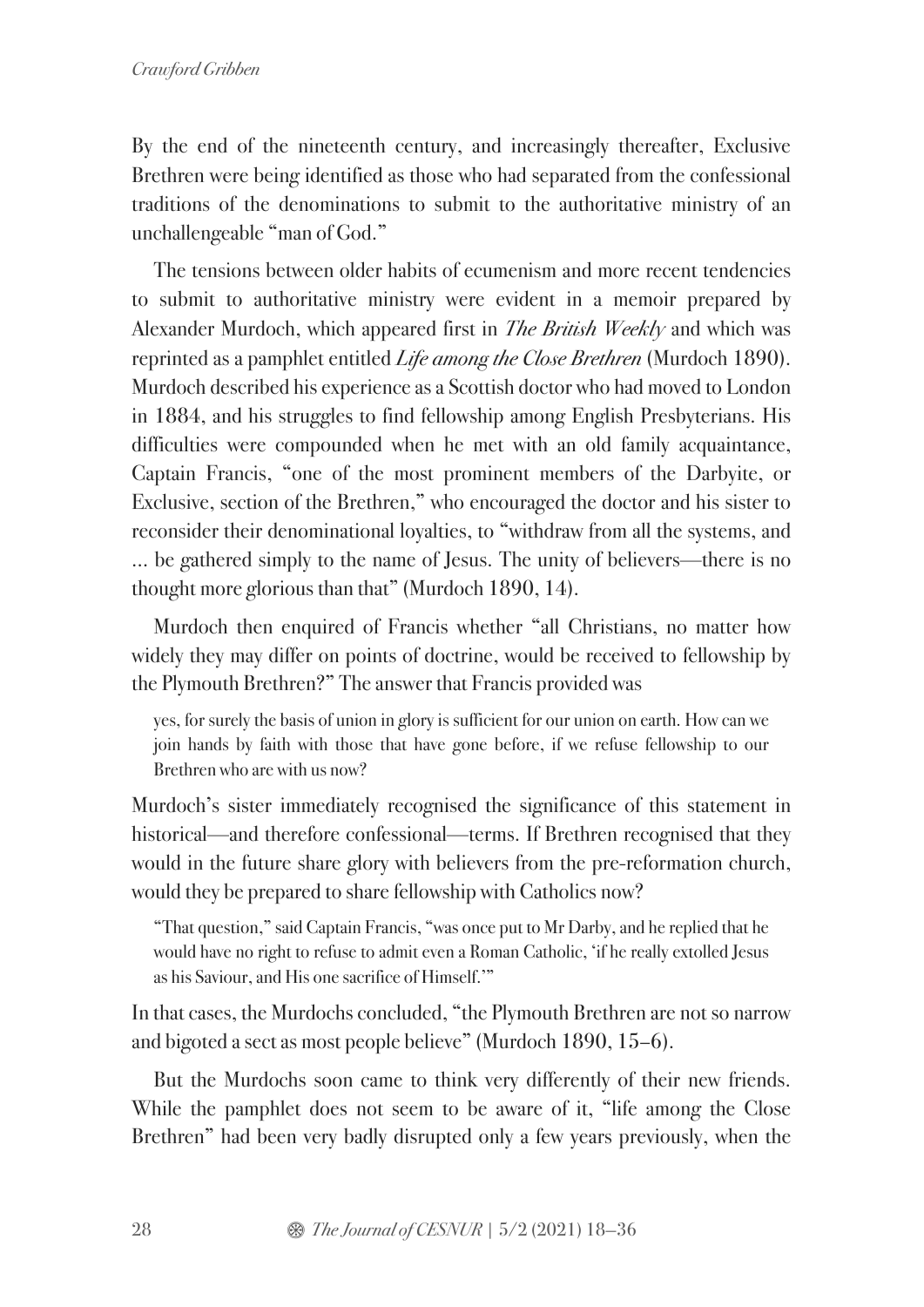Exclusive network had itself split into two parties, identified either with Darby or with William Kelly, who had been Darby's lieutenant and the editor of his *Collected Writings*, which he had been publishing since 1862. This division among Exclusives may explain why the harmony and breadth of the assembly to which Captain Francis belonged was not replicated in the assembly that was closer to their home into which the Murdochs were introduced.

For the previous two years—in other words, from around the time of the crisis that had divided the Darby and Kelly parties—there had been "secret dissension" within the assembly (Murdoch 1890, 36). The consequence, Murdoch reported, was that "both in public instruction and in private conversation the main topic of all the Brethren seemed to be 'judging evil,' as if that were the chief duty of the saints" (Murdoch 1890, 33). Murdoch turned for advice to his neighbour, Mr Leigh, an Open brother, who provided him with a precis of the movement's history, never quite even-handed, and an explanation of the on-going significance of the division that had occurred between the Open and Exclusive Brethren in the late 1840s: "The more stern these savages were to their best friends, the more did they show their zeal for the glory of the Lord and His precious name" (Murdoch 1890, 57).

Leigh explained to Murdoch that the ferocity with which the Open-Exclusive division had been pursued bore witness to the "change that had come over Mr Darby's views since he declared his willingness to receive every true believer" (Murdoch 1890, 60). There was some truth to this claim: as Darby explained to a correspondent in 1873, he did not "confine discipline to the Table," but had "nothing to say" to "persons" who "deliberately take up the loose principle" on any other occasion. In fact, he added, he "could not say grace at table with them," and, he complained, "am of course blamed for exclusiveness" (Darby 1914, 2, 269).

Darby's tightening opinion had significant implications for those who followed his guidance—as the Murdochs discovered when they stumbled across an account of Brethren separatism that had been provided in 1875 by James Grant (1802–1879), a newspaper editor and anti-Brethren polemicist. A wife who was received into the Exclusives,

refused any longer to join her husband in private prayer, thus breaking a custom they had kept up for years. In another instance, a Sister not only refused to join in family worship, but persisted in turning away her heard when grace was said before and after meals.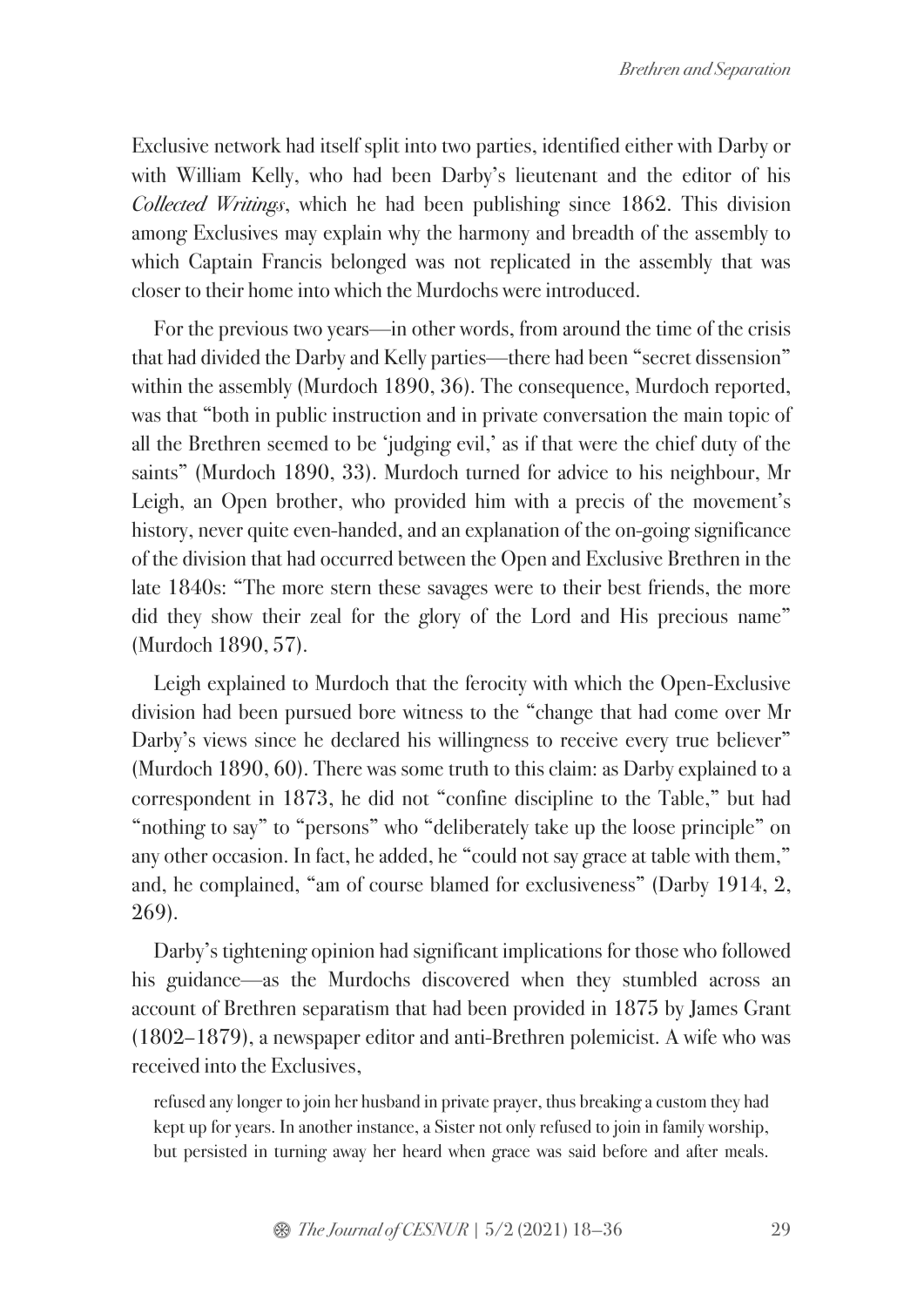Perhaps the most remarkable case was that of a family in the Orkney Islands, one half of which belonged to the Close ["Exclusive"] and the other to the Open Brethren. The Exclusives not only refused to join with the rest of the family at meals, but even refused to touch food that had been cooked in the same vessels, unless each utensil were first carefully cleaned (Murdoch 1890, 72; Grant 1875, 96–7).

The behaviour on Orkney was extraordinary, however much it built upon Darby's refusal to "say grace" before meals with Open Brethren, but it reflected increasing concerns about the doctrine of separatism on both sides of the movement.

Recognising this tightening trend, some among the Open Brethren began to critique what they considered to be a "drift" from the movement's founding principles within their own circle. Alexander Marshall (1846–1928) believed that the "departure" from original principles of reception had begun among Open Brethren in the 1870s. Until then, he remembered,

it was not … the custom, to set godly believers in a back seat with the unsaved whilst joining in such words as—"Here every one that loves Thy name Our willing hearts embrace" (Marshall c1908, 6).

But, he continued, "it too often is now" the custom to sings the words of the fourth hymn in the newly published *Believers Hymnbook* without paying attention to the principles of fellowship it describes. The point was telling, for the Scottish Brethren, with a significant number of their counterparts in the north of England and the north-east of Ireland, were no longer prepared to "allow children of God to partake of the Lord's Supper unless they were prepared to leave their denominations and 'join' the 'fellowship'" (Marshall c1908, 10). Ironically, coming into fellowship in one of these Open meetings now represented an exclusive commitment. Marshall reconstructed the debates to show how "much was said and written about separation—not separation from the world so much as separation from 'sects,' and the Christians in them" (Marshall c1908, 11).

In his pamphlet, *Holding Fast the Faithful Word: Whither Are We Drifting?*  (c1908), Marshall presented himself as a conservative, maintaining the movement's original principles while others around him adopted new and more restrictive views, and insisting that "the departure [from first principles] is on the part of those who introduced the narrow lines of reception" (Marshall c1908, 6). The revolutionaries were associated with a magazine called *Needed Truth*, he explained, which promoted "extreme views" about "reception, baptismal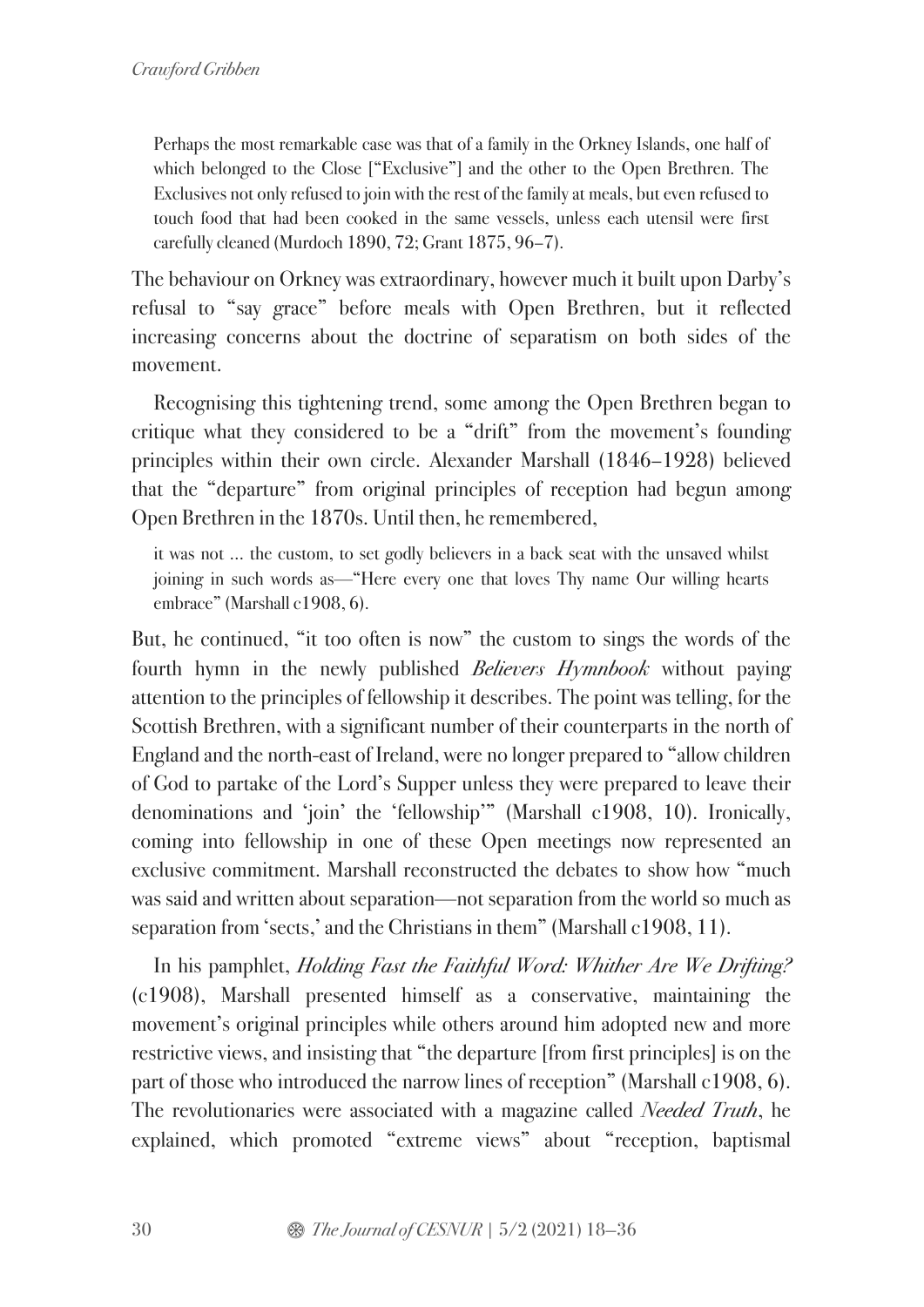fellowship, cutting off assemblies, etc." (Marshall c1908, 11). Those who promoted these stricter views as to the criteria for fellowship in a local assembly had forced a crisis among Open Brethren in the 1880s and 1890s, he continued, when around half of the Scottish meetings left the broader Brethren movement to set up as a distinctive community on their own (Macdonald 2015; Gribben 2018).

These Churches of God, as they called themselves, faced their own debates about separatism, and lost a number of key individuals who returned to the Open assemblies that they had left. But the influence of *Needed Truth* ideas began to percolate throughout the broader Brethren movement, distorting the values upon which the movement had been established, eventually finding expression in such flagship publications as the monthly *Believers Magazine.* Marshall used his pamphlet to reprint statements by John Ritchie (1853–1930), the editor of the *Believers Magazine*, which showed that he had once defended the values of breadth and toleration that he now attacked. Ritchie no longer claimed, as once he had, that baptism is a "matter of individual faith and obedience" rather than a "door of admission into the Church" (Marshall c1908, 15). Ritchie had formerly argued that the Brethren would become a "sect" if they insisted upon

agreement on minor truths as distinguished from fundamentals, such as election, free will, predestination, baptism, church government, the Lord's coming, preaching in missions, & c. (Marshall c1908, 27).

Yet the *Needed Truth* controversy had caused Ritchie, his magazine, and a large and increasing number of the Scottish Open Brethren to take positions on exactly these issues, while separating from those with whom they disagreed. But Marshall was not content to reprint Ritchie's earlier statements to embarrass him after his turn to embrace the values, if not the organisation, of the *Needed Truth* Churches of God. Marshall concluded his argument by quoting the encompassing statements of Kelly and Mackintosh as a contrast to the more exclusive positions that were being promoted among the Open Brethren and within the pages of the *Believers Magazine* (Marshall c1908, 39). In the first decade of the twentieth century, Marshall feared, the Open Brethren had become "more exclusive" than the Darbyites (Marshall c1908, 42).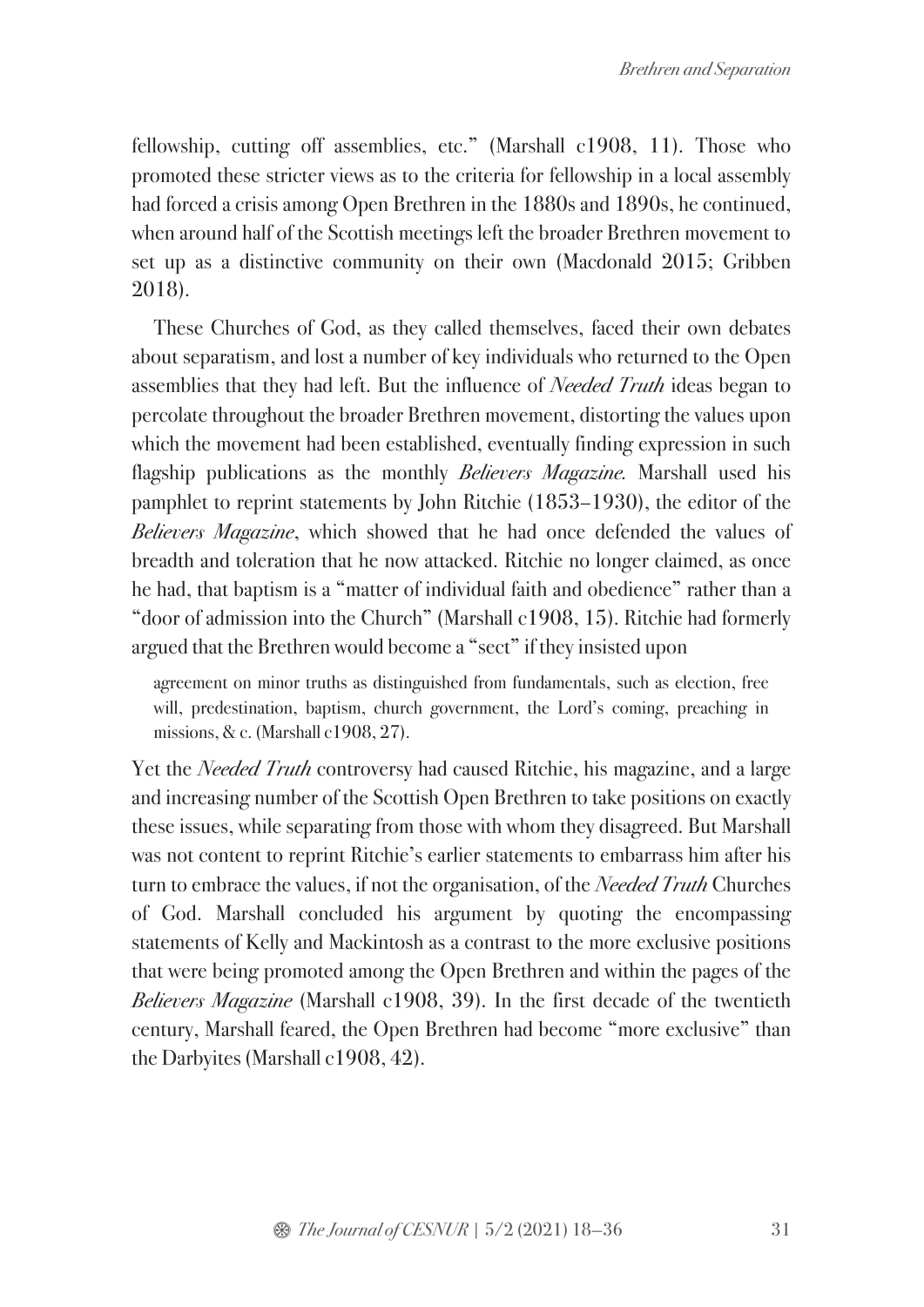## *III. Conclusion*

By the early twentieth century, therefore, many of the Open and almost all of the now multiple communities of Exclusive Brethren had moved a considerable distance from the principles of fellowship upon which their movement had been founded. After the Exclusive Brethren divided in the early 1880s, the community that continued to value Kelly's writing did its best to balance a theoretical openness to all believers with a firm commitment to ecclesiastical purity. By contrast, the community that identified more closely with Darby turned increasingly towards the idea of authoritative ministry, identifying successive "men of God" whose ministry was believed to build upon the principles that Darby had established. Within this community Darby's leadership passed to that of Frederick Edward Raven (1837–1903) and James Taylor (1870–1953), and thence in turn to his son and successor James Taylor junior (1899–1970).

In controversial circumstances, in the late 1960s and early 1970s, large numbers of Brethren left this community as its developed ever stricter separatist mores, including formalising the principle, which may have been first identified in Orkney one century before, that those in fellowship should not eat with those on the outside. During this, distinct communities formed around ministries that made similarly authoritative claims regarding separation, including those of Deryck Noakes and Jim Renton, while less distinctive and often leaderless communities also emerged, and began the process of working out how they related to the teaching about separation that they had inherited as well as how they related to other groups that also maintained that teaching—with sometimes quite radical conclusions. By the early twenty-first century, the majority of the Taylor party had regrouped around the teaching of Bruce David Hales, who followed his father John Stephen Hales (1922–2002), eventually describing themselves as the Plymouth Brethren Christian Church.

Under the guidance of these men, but especially under the Taylors and Bruce D. Hales, Darbyite Exclusive Brethren adopted lifestyles that displayed quite radical views of the implications of the doctrine of separation, as the other essays in this issue demonstrate. Brethren were discouraged from pursuing university education, and from participation in the professions. They were advised not to live in semi-detached houses, or in any housing that required shared plumbing, and were warned off keeping pets. Brethren were to be visually distinctive, and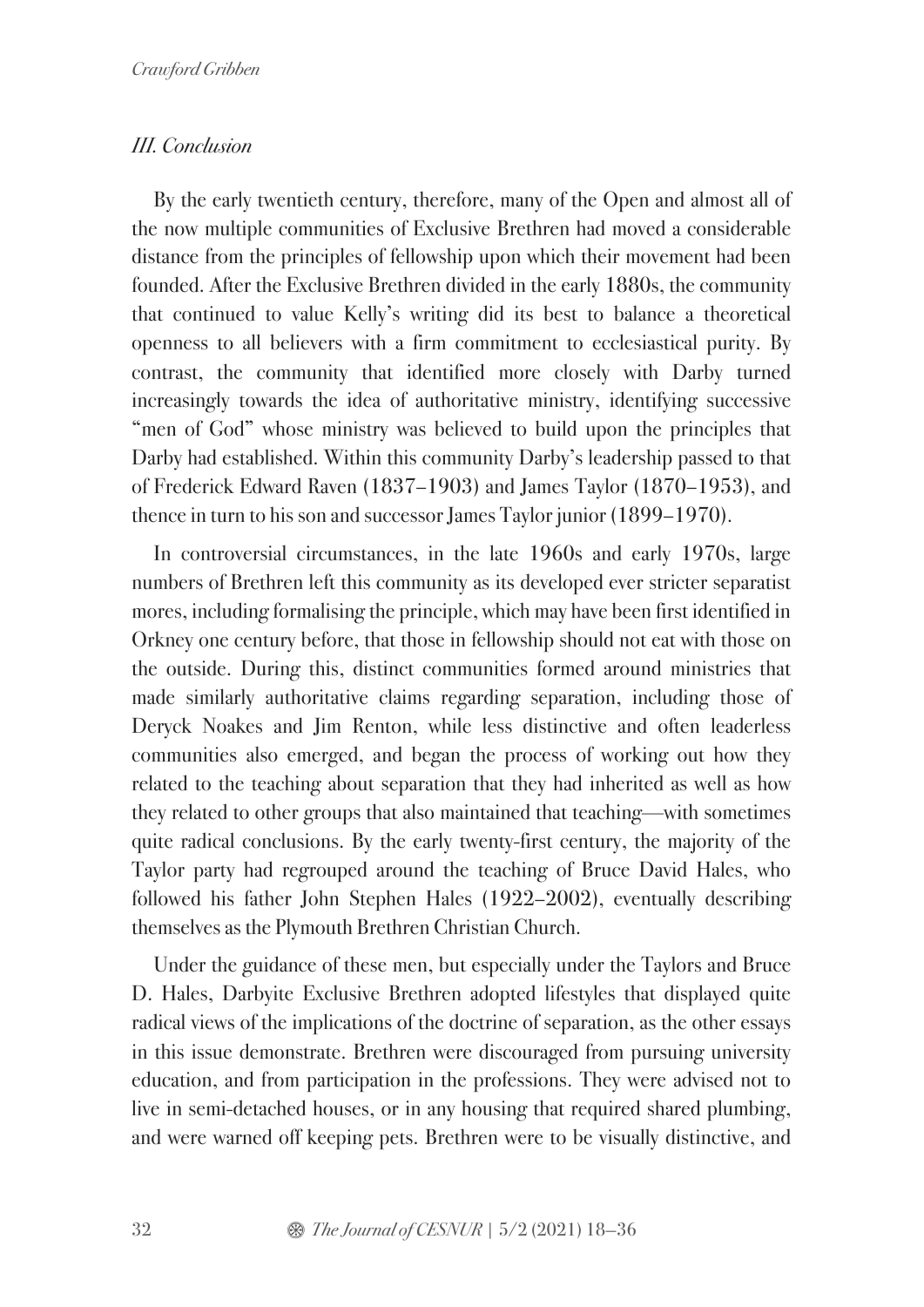sisters were instructed to wear head coverings not only in meetings—as had been the custom—but on all occasions and every day. Brethren were required to participate in a round of meetings that served to cut them off from unnecessary association with the world, and to work for Brethren employers.

Over time, Brethren withdrew their children from mainstream education and established their own schools, enrolment in which required some Brethren families to relocate their home, with the effect that the school and meeting hall became the centre of a close-knit and heavily inter-dependent faith community. The irony, of course, is that the Brethren prohibition of university education means that these schools, which are widely recognised as providing a high-quality educational experience, are staffed by non-Brethren teachers. Under the leadership of Bruce D. Hales, Exclusive Brethren are deploying the doctrine of separation to consolidate communities of faith that, by emphasising distinctive dress codes, and distinctive experiences in education, housing, and employment, as well as an expectation of endogamy, are almost entirely self-sustaining. Sociologically, as well as theologically, the doctrine of separation is now necessary for this community's survival.

In the same period, the Open Brethren movement fragmented. Conservative Open Brethren consolidated their much tighter practice of separation, so that their ecclesiological principles now have more in common with arguments outlined in *Needed Truth* than with the ideals espoused by leading Brethren during the first two decades of the movement. These assemblies at least have a sense of themselves as participants in the Brethren movement. Less conservative Open assemblies, over the last century, have been increasingly assimilated into a broader non-denominational evangelicalism, which they have influenced, and into which they have largely disappeared, so that it is often no longer possible to differentiate a "progressive" Open assembly from any other independent evangelical church, nor to discern whether an Open Brethren "movement" can still be said to exist.

In the early twenty-first century, competing accounts of separation blur the distinctive views on separation that once distinguished "Open" and "Exclusive" Brethren. Yet, as a great deal of media attention demonstrates, the doctrine continues to be a key marked of Brethren identity. As this survey suggests, however, separation has been a key theme throughout Brethren history, precisely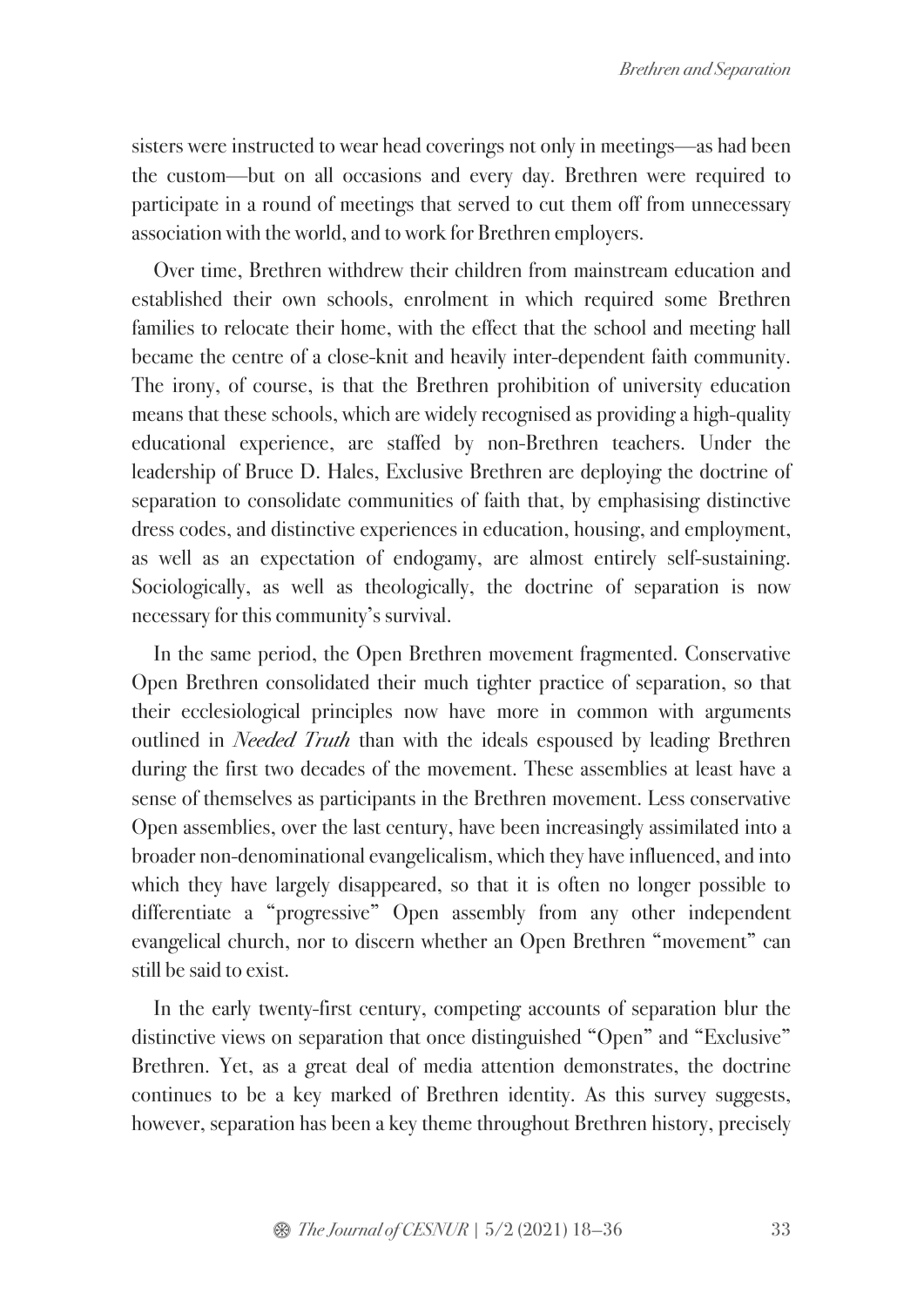because from the 1840s until the present day its advocates have never agreed upon what it might mean.

# **References**

Bachelard, Michael. 2010. *Behind the Exclusive Brethren.* Melbourne: Scribe.

- Bennett, James. 1839. *The History of Dissenters During the Last Thirty Years (from 1808 to 1838)*. London: Hamilton, Adams.
- Bingham, Matthew. 2019. *Orthodox Radicals: The Struggle for Baptist Identity in the English Revolution.* New York: Oxford University Press.
- Callahan, James Patrick. 1996. *Primitivist Piety: The Ecclesiology of the Early Plymouth Brethren.* Lanham, MD: Scarecrow Press.
- Darby, John Nelson. 1831. *The Doctrine of the Church of England at the Time of the Reformation, of the Reformation itself, of Scripture, and of the Church of Rome, Briefly Compared with the Remarks of the Regius Professor of Divinity.* Oxford: J.L. Wheeler.
- Darby, John Nelson. 1844. "On the Presence an Action of the Holy Ghost in the Church." In *Collected Writings of John Nelson Darby*, 34 vols., 3:373. Kingston-on-Thames: Stow Hill Bible and Tract Depot, and Winschoten, The Netherlands: Heijkoop, 1956–1971.
- Darby, John Nelson. 1862. "A Letter on the Righteousness of God." In *Collected Writings of John Nelson Darby*, edited by William Kelly (first edition), 34 vols., 7:468–69. London: G. Morrish, n.d.
- Darby, John Nelson. 1864. *The Claims of the Church of England Considered; Being the Close of a Correspondence Between the Rev. James Kelly, of Stillorgan, Ireland, and J.N. Darby.* London: W.H. Broom.
- Darby, John Nelson. 1870? *Notes on the Epistles of John, from Notes of Lectures*. London: Robert L. Allan.
- Darby, John Nelson. 1914. *Letters of John Nelson Darby*, *vol. 2: Letters from 1868-1879*. Second edition. London: G. Morrish.
- Darby, John Nelson. 1956–1971. *Collected Writings of John Nelson Darby*. 34 vols., 3:373. Kingston-on-Thames: Stow Hill Bible and Tract Depot, and Winschoten, The Netherlands: Heijkoop.
- Darby, John Nelson. n.d. *Meditations on the Acts of the Apostles, vol. 2*. London: G. Morrish.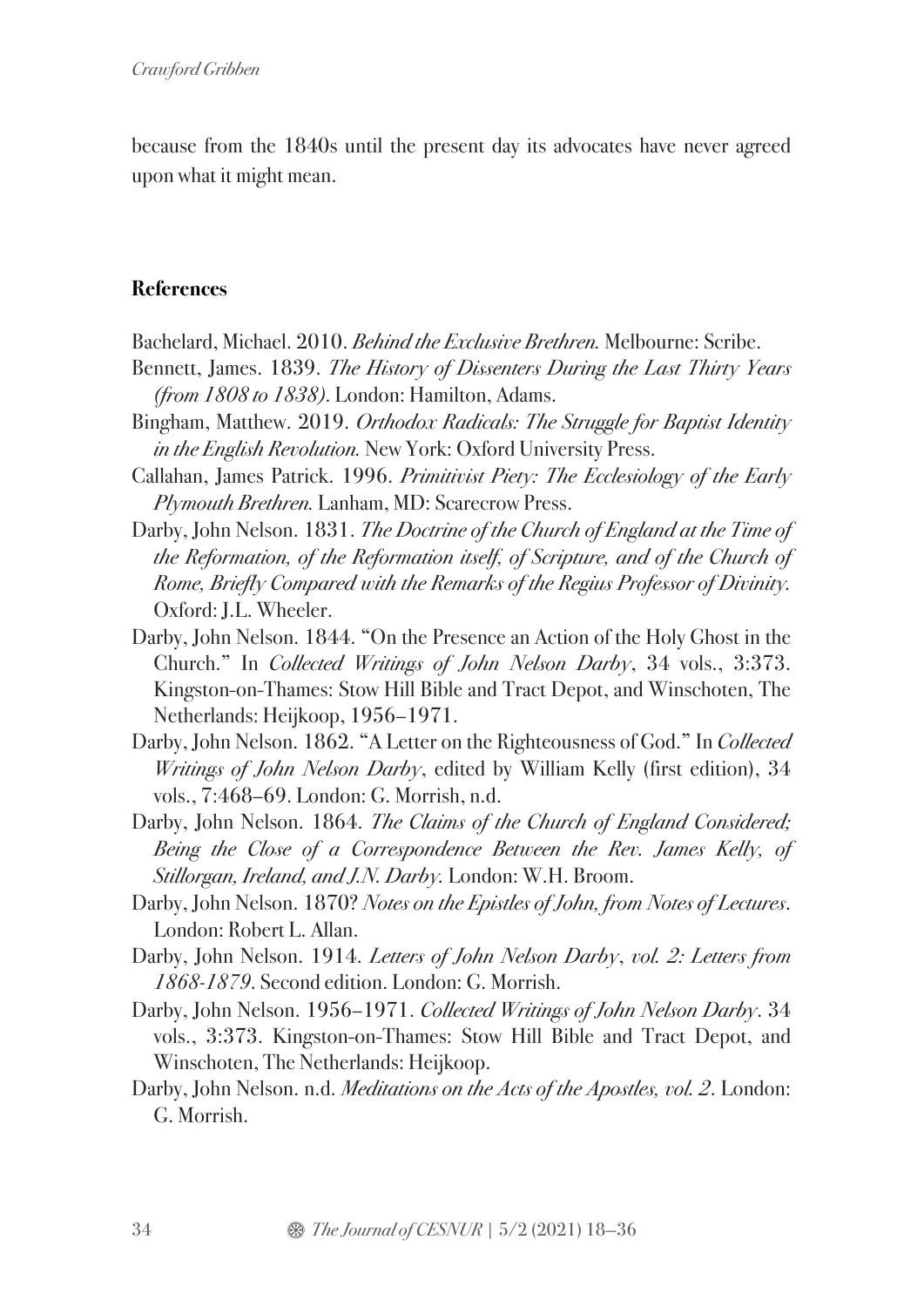- Davis, Christopher James. n.d. "Help for Enquirers." In Christopher James Davis, *Aids to Believers*, 1–37. London: Alfred Holness.
- Dickson, Neil T. R. 1990. "Scottish Brethren, Division and Wholeness, 1838– 1916." *Christian Brethren Review* 41:5–41.
- Dickson, Neil T. R. 2002. *Brethren in Scotland, 1838–2000: A Social Study of an Evangelical Movement.* Carlisle: Paternoster.
- Gardiner, Alfred J. 1963. *The Recovery and Maintenance of the Truth*. Kingstonon-Thames: Stow Hill Bible and Tract Depot.
- Grant, James. 1875. *The Plymouth Brethren: Their History and Heresies*. London: William Macintosh.
- Grass, Tim. 2006. *Gathering to His Name: The Story of the Open Brethren.*  Milton Keynes: Paternoster.
- Gribben, Crawford. 2018. "The Church of God in Belfast: *Needed Truth*, the Vernalites, and the Howard Street Christians, 1890–1924." *Brethren Historical Review* 14:120-48.
- Gribben, Crawford. 2020. "Brethren and the Reformation." In *The Brethren and the Church*, *Studies in Brethren History*, edited by Neil Dickson and Thomas J. Marinello, 117–38. Glasgow: Brethren Archivists and Historians Network.
- Hall, Percy F. n.d. *To the Christians Who Heard, or May Have Heard Mr Venn's Sermon Preached at Hereford, December 9<sup>th</sup>, 1838.* Leominster: James V. Chilcott.
- Introvigne, Massimo. 2018. *The Plymouth Brethren.* New York: Oxford University Press.
- Kelly, William. 1865. *Six Lectures on Fundamental Truths. Connected with the Church of God*. London: W. H. Broom.
- Kelly, William. 1866. "The Plymouth Brethren: A Reply to the Christian Observer, Art. II." Accessed February 7, 2021. https://bit.ly/3qcXAzb.
- Kelly, William. 1872. "The Rev. A. Moody Stuart on 'Brethren.'" *Bible Treasury* 9. Accessed February 7, 2021. https://bit.ly/3a0KE9U.
- Kelly, William. 1975. *Notes on the Second Epistle of Paul to the Corinthians.* Oak Park, IL: Bible Truth Publishers.
- Kelly, William. n.d. *God's Principle of Unity, in a Reply to the Rev. O. Dobree*. London: G. Morrish.
- Lang, George Henry. 1949. *Anthony Norris Groves, Saint and Pioneer*. Second edition. London: Paternoster.
- Macdonald, Norman S. 2015. "Developments in the Churches of God, 1892– 1980," *Brethren Historical Review* 11:40–60.
- Mackintosh, Charles Henry. n.d. *The Remnant—Past and Present.* Accessed February 7, 2021. https://bit.ly/3tCnZZb.